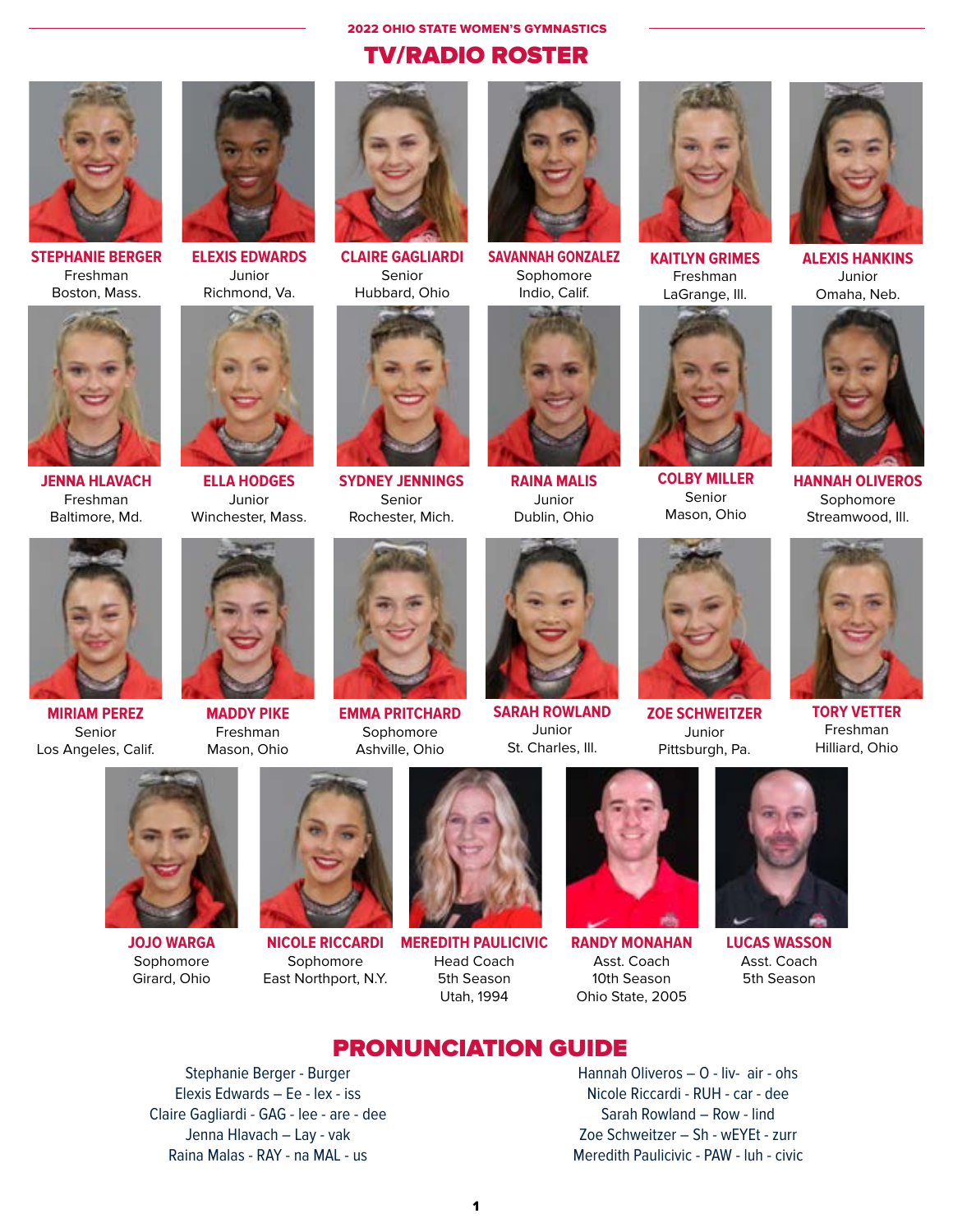#### **TEAM STANDINGS**

|                  | . <i></i>         |         |
|------------------|-------------------|---------|
|                  | NO. TEAM          | NQS     |
| 1.               | Oklahoma          | 198.140 |
| $\overline{2}$ . | Florida           | 198.135 |
|                  | 3. Michigan       | 198.015 |
| 4.               | <b>Utah</b>       | 197.920 |
| 5.               | Alabama           | 197.790 |
|                  | 6. LSU            | 197.735 |
|                  | 7. Auburn         | 197.650 |
| 8.               | Minnesota         | 197.440 |
| 9.               | California        | 197.330 |
|                  | 10. Kentucky      | 197.250 |
| 11.              | Missouri          | 197.195 |
| 12.              | Michigan State    | 197.165 |
| 13.              | Oregon State      | 197.155 |
| 14.              | <b>UCLA</b>       | 197.090 |
|                  | 15. Denver        | 196.960 |
|                  | 16. Arizona State | 196.905 |
|                  | 17. Ohio State    | 196.890 |
|                  | 18. Arkansas      | 196.820 |
|                  | 19. Illinois      | 196.775 |
|                  | 20. Maryland      | 196.765 |
| 21.              | <b>BYU</b>        | 196.640 |
|                  | 22. lowa          | 196.585 |
|                  | 23. Georgia       | 196.575 |
|                  | 24. Boise State   | 196.560 |
|                  | 25. Washington    | 196.550 |

### **BIG TEN WEEKLY HONORS**

#### 2022 OHIO STATE WOMEN'S GYMNASTICS

### **NATIONAL RANKINGS (MAR. 28) | INDIVIDUAL EVENT TITLES**

|          |                                             | <b>STEPHANIE BERGER (4)</b> |                                                                                                                              |
|----------|---------------------------------------------|-----------------------------|------------------------------------------------------------------------------------------------------------------------------|
| UB<br>ВB | 9.850<br>9.900<br>9.925<br>9.850<br>9.925   |                             | Jan. 15 (vs. Denver)<br>Feb. 26 (vs. MSU)<br>March 6 (vs. Kent, EMU)<br>March 11 (vs. Cal, Pitt)<br>March 11 (vs. Cal, Pitt) |
|          |                                             |                             |                                                                                                                              |
| VT       | <b>ELEXIS EDWARDS (7)</b><br>9.875<br>9.875 | Jan. 7<br>Jan. 15           | (at Arkansas)<br>(vs. Denver)                                                                                                |
| FX       | 9.875<br>9.925<br>9.925                     | Feb. 7<br>Jan. 30<br>Feb. 7 | (at Nebraska)<br>(vs. Rutgers)<br>(at Nebraska)                                                                              |
| UB       | 9.925<br>9.925                              | March 6<br>March 4          | (vs. Kent, EMU)<br>(vs. All-Ohio)                                                                                            |
|          | <b>ALEXIS HANKINS (2)</b>                   |                             |                                                                                                                              |
| FX       | 9.925                                       | Feb. 7                      | (at Nebraska)                                                                                                                |
| BB       | 9.900                                       | March 4                     | (vs. All-Ohio)                                                                                                               |
|          | <b>JENNA HLAVACH (6)</b>                    |                             |                                                                                                                              |
| VT       | 9.875<br>9.850                              | Feb. 7<br>March 11          | (at Nebraska)<br>(vs. Cal, Pitt)                                                                                             |
| FX.      | 9.875                                       | Jan. 7                      | (at Arkansas)                                                                                                                |
|          | 9.925                                       | Jan. 22                     | (vs. Penn State)                                                                                                             |
|          | 9.925<br>9.950                              | Jan. 30<br>Feb. 26          | (vs. Rutgers)<br>(vs. MSU)                                                                                                   |
|          | ELLA HODGES (1)                             |                             |                                                                                                                              |
| BВ       | 9.875                                       | Jan. 7                      | (at Arkansas)                                                                                                                |

9.875 Jan. 7 (at Arkansas)

### **COLBY MILLER (7)**

**SYDNEY JENNINGS (5)**<br>VT 9.850 Jan. 22

| UB | 9.875 | (at Arkansas)<br>Jan. 7 |
|----|-------|-------------------------|
|    | 9.850 | (vs. Denver)<br>Jan. 15 |
|    | 9.925 | (at Nebraska)<br>Feb. 7 |
|    | 9.925 | Feb. 26 (vs. MSU)       |
|    | 9.925 | March 4 (vs. All-Ohio)  |
|    | 9.950 | March 6 (vs. Kent, EMU) |
|    | 9.950 | March 19 (at B1G Champ) |
|    |       |                         |

VT 9.850 Jan. 22 (vs. Penn State) 9.900 Feb. 26 (vs. MSU) 9.850 March 4 (vs. All-Ohio) 9.925 March 6 (vs. Kent, EMU) 9.850 March 11 (vs. Cal, Pitt)

# **NICOLE RICCARDI (4)**<br>UB 9.900 Jan. 22

| UB | 9.900 | Jan. 22 (vs. Penn State) |
|----|-------|--------------------------|
|    | 9.900 | Jan. 30 (vs. Rutgers)    |
|    | 9.925 | Feb. 7 (at Nebraska)     |
|    | 9.850 | March 11 (vs. Cal, Pitt) |

# **TORY VETTER (1)**<br>BB 9.900 Ja

| ВB |                       | 9.900 Jan. 22 (vs. Penn State) |
|----|-----------------------|--------------------------------|
|    | <b>JOJO WARGA (2)</b> |                                |

| BB | 9.925 | Feb. 18 (vs. Big Five)  |
|----|-------|-------------------------|
|    | 9.925 | March 6 (vs. Kent, EMU) |

49.150 Jan. 22 (vs. Penn State) 49.250 Feb. 18 (vs. Big Five) 49.500 March 6 (vs. Kent, EMU)

49.525 March 11 (vs. Cal, Pitt)

### **TEAM EVENT TITLES**

#### **VAULT (3)**

|                                | BEAM (3) |
|--------------------------------|----------|
| 49.225 Feb. 26 (vs. MSU)       | 49       |
| 48.925 March 4 (vs. All-Ohio)  | 49       |
| 49.275 March 6 (vs. Kent, EMU) | 49       |
|                                |          |

### **BARS (5)**

| 5 (5) |                                                                                                                           | FLOOR (6) |                                                                                                                          |
|-------|---------------------------------------------------------------------------------------------------------------------------|-----------|--------------------------------------------------------------------------------------------------------------------------|
|       | 49.250 Jan. 30 (vs. Rutgers)<br>49.325 Feb. 7 (at Nebraska)<br>49.350 Feb. 26 (vs. MSU)<br>49.375 March 6 (vs. Kent, EMU) |           | 49.450 Jan. 30 (vs. Rutgers)<br>49.175 Feb. 7 (at Nebraska)<br>49.625 Feb. 26 (vs. MSU)<br>49.425 March 4 (vs. All-Ohio) |
|       | 49.075 March 11 (vs. Cal, Pitt)                                                                                           |           | 49.375 March 6 (vs. Kent, EMU)                                                                                           |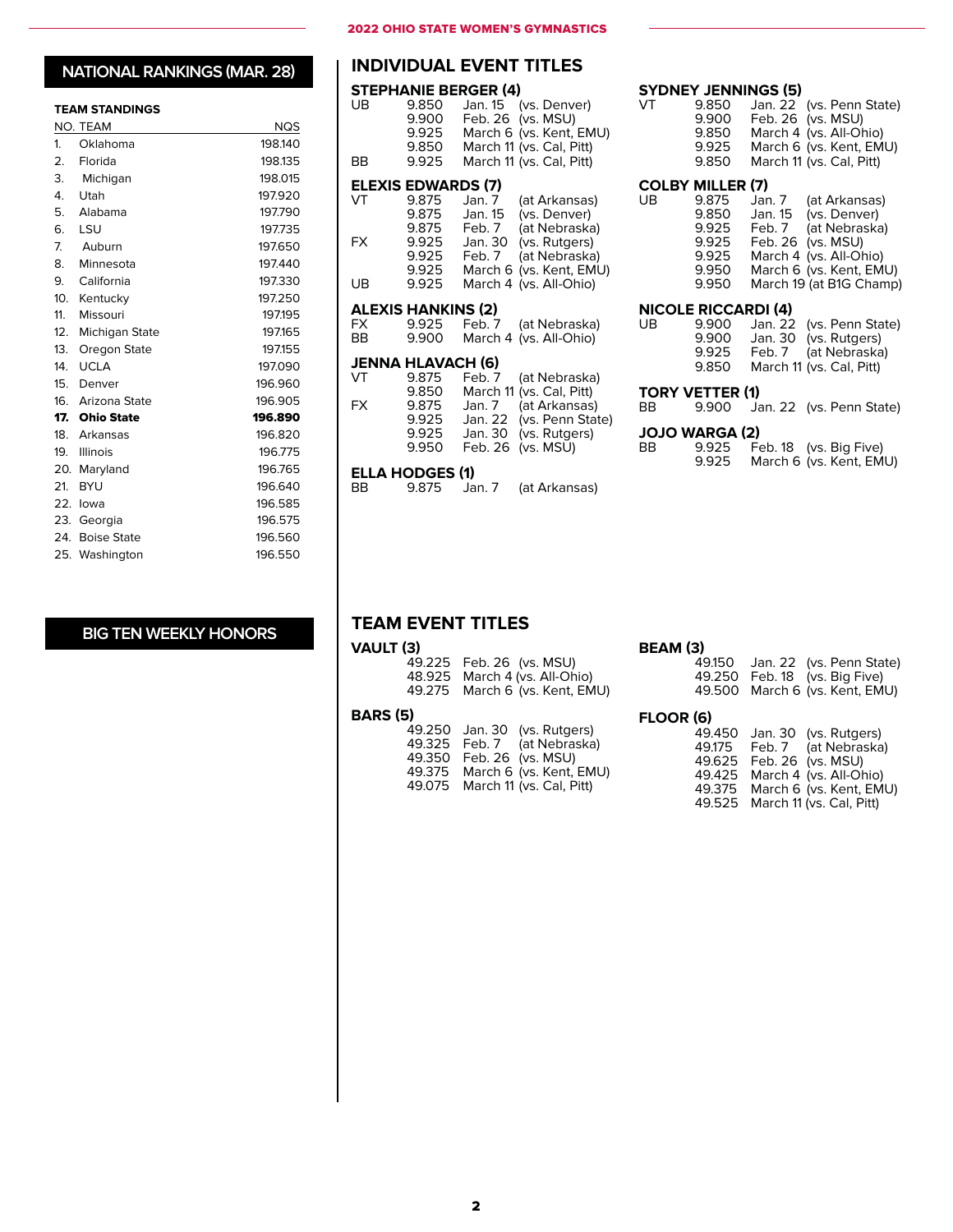# 2022 SEASON STATS

|                        | Vault              |                                    | <b>Bars</b> |        | <b>Beam</b>     |                          | <b>Floor</b> |                                               |      | <b>All-Around</b> |
|------------------------|--------------------|------------------------------------|-------------|--------|-----------------|--------------------------|--------------|-----------------------------------------------|------|-------------------|
| Gymnast                | 2022               | <b>Career</b>                      | 2022        | Career |                 | 2022 Career              | 2022         | Career                                        | 2022 | Career            |
| Stephanie Berger       |                    |                                    | 9.900       | 9.900  |                 | 9.925(2x)9.925(2x)       |              |                                               |      |                   |
| Elexis Edwards         | 9.875 (4x) 9.925   |                                    | 9.925       | 9.925  |                 | $\overline{\phantom{0}}$ |              | 9.925(5x) 9.925(5x)                           |      |                   |
| Claire Gagliardi       |                    | 9.825                              |             | 9.900  |                 |                          |              | $9.925$ $9.925$ $(4x)$                        |      |                   |
| Savannah Gonzalez      |                    |                                    |             |        |                 |                          |              | 9.850(3x) 9.850(3x)                           |      |                   |
| Kaitlyn Grimes         | 9.900              | 9.900                              | 9.000       | 9.000  |                 |                          |              |                                               |      |                   |
| <b>Alexis Hankins</b>  |                    |                                    | 9.900       |        |                 |                          |              | 9.900 9.900(2x)9.900(3x)9.925 (4x) 9.925 (4x) |      |                   |
| Jenna Hlavach          | 9.875(3x)9.875(3x) |                                    | 9.850       | 9.850  |                 |                          |              | $9.950(3x)$ $9.950(3x)$                       |      |                   |
| Ella Hodges            |                    |                                    |             |        | 9.875           | 9.950                    |              | 9.875(2x)                                     |      |                   |
| Sydney Jennings        | 9.925              | 9.925                              |             |        | 9.900           | 9.925                    |              |                                               |      |                   |
| Raina Malas            | 9.925              | 9.925                              |             | 9.725  |                 |                          |              | 9.875                                         |      |                   |
| Colby Miller           | 9.800              | 9.800 (2x) 9.950(2x)9.950(2x)9.800 |             |        |                 | 9.900                    |              |                                               |      |                   |
| <b>Hannah Oliveros</b> |                    |                                    |             |        | 9.900           | 9.900(2x)                |              |                                               |      |                   |
| <b>Miriam Perez</b>    |                    |                                    |             |        |                 | 9.850                    | 9.725        | 9.800                                         |      |                   |
| Maddy Pike             | 9.675              | 9.675                              |             |        |                 |                          |              |                                               |      |                   |
| Emma Pritchard         | 9.800(3x)9.800(3x) |                                    |             | 9.850  | 9.850(4x) 9.875 |                          |              | 9.825                                         |      |                   |
| Nicole Riccardi        | 9.850              | 9.875                              | 9.925       | 9.925  |                 |                          |              |                                               |      |                   |
| Sarah Rowland          |                    | 9.800                              |             |        |                 |                          |              | 9.800                                         |      |                   |
| Zoe Schweitzer         |                    |                                    | 9.850       | 9.900  | 9.875           | 9.850                    |              |                                               |      |                   |
| <b>Tory Vetter</b>     |                    |                                    | 9.800       | 9.800  | 9.900           | 9.900                    |              |                                               |      |                   |
| Jojo Warga             |                    |                                    |             |        |                 |                          |              | 9.925(2x)9.925(2x) 9.900(2x) 9.900(2x)        |      |                   |

| Date                                                                                                                                                                                                          | <b>OSU Rank Opponent (Rank)</b>                                                                                                                                                                                                             | <b>OSU Score Opp. Score</b>                                                                                                                                                                                                                                                                     | <b>Site</b>                                                                                                                                                                                                           |
|---------------------------------------------------------------------------------------------------------------------------------------------------------------------------------------------------------------|---------------------------------------------------------------------------------------------------------------------------------------------------------------------------------------------------------------------------------------------|-------------------------------------------------------------------------------------------------------------------------------------------------------------------------------------------------------------------------------------------------------------------------------------------------|-----------------------------------------------------------------------------------------------------------------------------------------------------------------------------------------------------------------------|
| Jan. 7<br>$- -$<br>Jan. 15<br>17<br>Jan. 22<br>24<br>Jan. 30<br>22<br>23<br>Feb. 7<br>Feb. 12<br>22<br>22<br>Feb. 18<br>Feb. 26<br>16<br>March 4<br>18<br>18<br>March 6<br>March 12<br>-16<br>March 19<br>-16 | Arkansas (11)<br>Denver (5)<br>Penn State (28)<br>Rutgers (45)<br>Nebraska (40)<br>Minnesota (6)<br><b>Big Five Meet</b><br>Michigan State (10)<br>All-Ohio Meet<br>Kent State, Eastern Michigan<br>Cal (10), Pitt<br>Big Ten Championships | 195.025<br>- 195.450<br>$-196.6000$<br>195.750<br>196.450 + 196.425<br>196.025 + 195.750<br>196.675 + 196.350<br>$-197.575$<br>195.775<br>196.900<br>N/A<br>197.075<br>+ 196.850<br>196.575<br>196.375, 195.700<br>197.525<br>196.550, 194.575<br>196.875, 195.376<br>197.100<br>196.700<br>N/A | Fayetteville, Ark.<br>Columbus, Ohio<br>Columbus, Ohio<br>Columbus, Ohio<br>Lincoln. Neb.<br>Minneapolis, Minn.<br>Toledo, Ohio<br>Columbus, Ohio<br>Columbus, Ohio<br>Kent. Ohio<br>Columbus, Ohio<br>Columbus, Ohio |

#### **2022 INDIVIDUAL BESTS**

| Event     | <b>Individual</b> | Score | Date     | Location       |
|-----------|-------------------|-------|----------|----------------|
| v         | Malas             | 9.925 | Feb. 18  | Toledo, Ohio   |
|           | Jennings          | 9.925 | March 6  | Kent. Ohio     |
| UB        | Miller            | 9.950 | March 6  | Kent, Ohio     |
|           |                   | 9.950 | March 19 | Columbus, Ohio |
| ВB        | Warga             | 9.925 | Feb. 18  | Toledo, Ohio   |
|           |                   | 9.925 | March 6  | Kent, Ohio     |
|           | Berger            | 9.925 | March 6  | Kent, Ohio     |
|           |                   | 9.925 | March 11 | Columbus, Ohio |
| <b>FX</b> | Hlavach           | 9.950 | Feb. 26  | Columbus, Ohio |
|           | <b>Edwards</b>    | 9.950 | March 6  | Kent. Ohio     |

### **2022 TEAM BESTS**

| Event     | <b>Score</b> | Date     | Location       |
|-----------|--------------|----------|----------------|
| v         | 49.275       | March 6  | Kent, Ohio     |
| UB        | 49.425       | March 19 | Columbus, Ohio |
| BB        | 49.500       | March 6  | Kent, Ohio     |
| <b>FX</b> | 49.625       | Feb. 26  | Columbus, Ohio |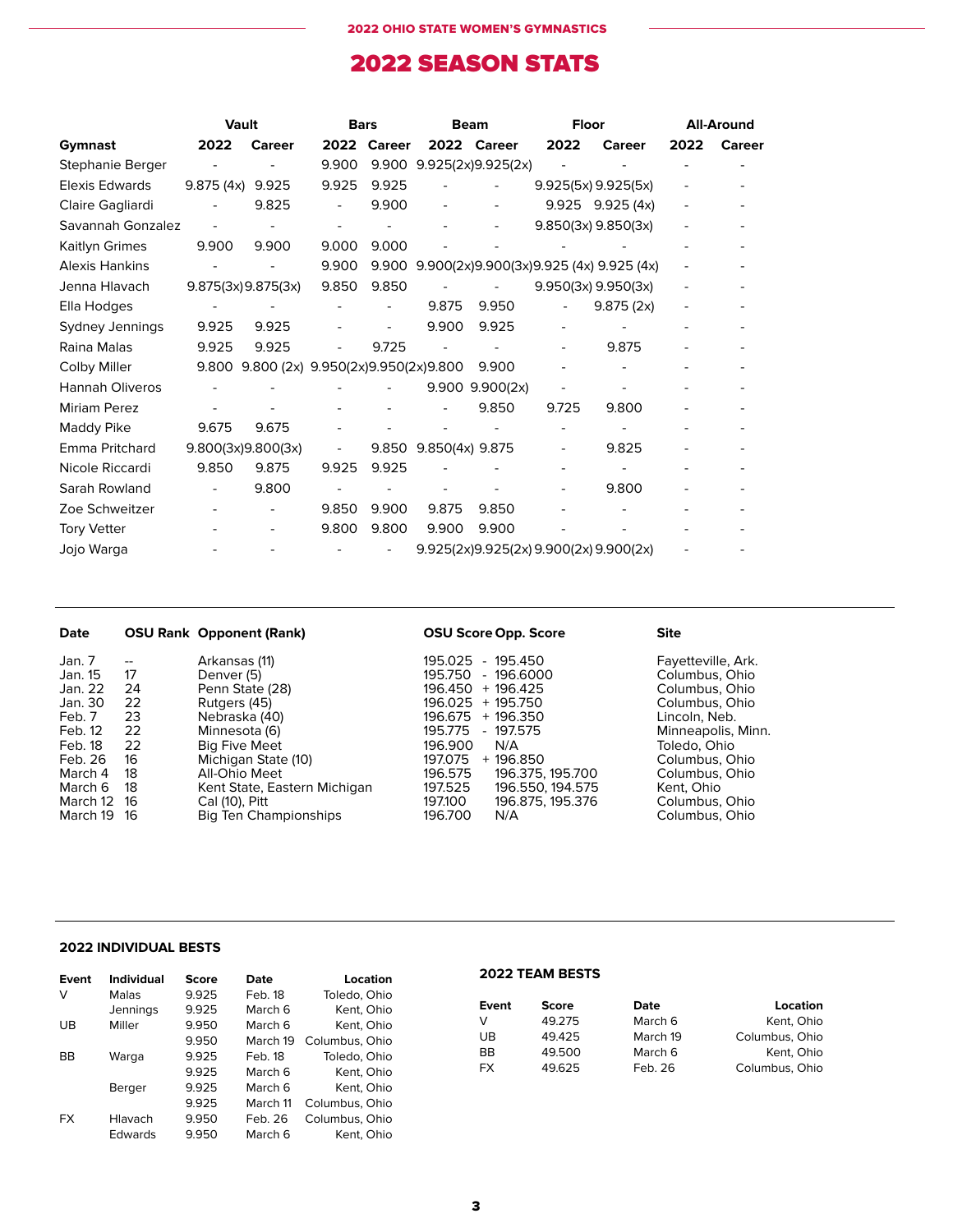## 2022 MEET-BY-MEET BREAKDOWN

#### (#) indicates Top 3 finish

Ohio State at Arkansas - L, 195.450-195.025 Jan. 7, 2022 - Fayettevile, Ark.

|          | UB       | ВB       | FX         | AA                                                                     |
|----------|----------|----------|------------|------------------------------------------------------------------------|
| 9.875(1) | 9.825(3) |          |            |                                                                        |
|          |          |          |            |                                                                        |
|          |          |          | 9.350      |                                                                        |
| 9.725    | 9.000    |          |            |                                                                        |
|          | 9.750    |          |            |                                                                        |
| 9.800    | 9.727    |          | 9.875(11)  |                                                                        |
|          |          | 9.875(1) |            |                                                                        |
| 9.775    |          |          |            |                                                                        |
| 9.800    | 9.875(1) |          |            |                                                                        |
|          |          | 9.600    |            |                                                                        |
| 9.675    |          |          |            |                                                                        |
|          |          | 9.200    |            |                                                                        |
|          |          | 9.825    |            |                                                                        |
|          |          |          | 9.625      |                                                                        |
| 48.975   | 48.175   | 48.900   | 48.975     |                                                                        |
|          |          |          | 8.150 (T2) | $9.850$ (T2) -<br>$9.850$ (T2) -<br>9.800 (T3) 9.775<br>$9.800$ (T3) - |

Ohio State vs. Denver - L, 196.600-195.750 Jan. 15, 2022 - Columbus, Ohio

| Name                  | v        | UB     | BB     | <b>FX</b> | AA |
|-----------------------|----------|--------|--------|-----------|----|
| Stephanie Berger      |          | 9.850  | 9.800  |           |    |
| Elexis Edwards        | 9.875(1) | 9.800  |        | 9.875     |    |
| Claire Gagliardi      |          |        |        | 9.800     |    |
| Savannah Gonzalez     |          |        |        | 9.725     |    |
| Kaitlyn Grimes        | 95500    |        |        |           |    |
| <b>Alexis Hankins</b> |          | 9.700  | 9.825  | 9.775     |    |
| Jenna Hlavach         | 9.825    | 9.800  |        | 9.800     |    |
| Ella Hodges           |          |        | 9.725  |           |    |
| Sydney Jennings       | 9.800    |        |        |           |    |
| Colby Miller          | 9.825    | 9.850  | 8.850  |           |    |
| Hannah Oliveros       |          |        | 9.825  |           |    |
| Maddy Pike            | 9.675    |        |        |           |    |
| Emma Pritchard        |          |        | 9.200  |           |    |
| Zoe Schweitzer        |          | 9.775  | 9.700  |           |    |
| Jojo Warga            |          |        |        | 9.725     |    |
| Team                  | 48.825   | 49.075 | 48.875 | 48.975    |    |

Ohio State vs. Penn State - W, 196.450-196.425 Jan. 22, 2022 - Columbus, Ohio

| Name                  | v        | UB                   | ВB       | FX            | AA |
|-----------------------|----------|----------------------|----------|---------------|----|
| Stephanie Berger      |          | 9.850 (3T) 9.850 (2) |          |               |    |
| Claire Gagliardi      |          |                      |          | 9.875         |    |
| Kaitlyn Grimes        | 9.725    |                      |          |               |    |
| <b>Alexis Hankins</b> |          | 9.700                | 9.750    | $9.900(2T)$ - |    |
| Jenna Hlavach         | 9.800    | 9.775                |          | 9.925(1)      |    |
| Sydney Jennings       | 9.850(1) |                      | 9.775    |               |    |
| <b>Colby Miller</b>   | 9.750    | 9.825                | 9.200    |               |    |
| <b>Miriam Perez</b>   |          |                      |          | 9.725         |    |
| Maddy Pike            | 9.725    |                      |          |               |    |
| Nicole Riccardi       | 9.800    | 9.900(1)             | ٠        |               |    |
| Zoe Schweitzer        |          | 9.725                | 9.875(2) |               |    |
| <b>Tory Vetter</b>    |          | 9.800                | 9.900(1) |               |    |
| Jojo Warga            |          |                      |          | 9.800         |    |
| Team                  | 48.925   | 49.150               | 49.150   | 49.225        |    |

Ohio State vs. Rutgers - W, 196.025-195.650 Jan. 30, 2022 - Columbus, Ohio

| Name                  |           | UB        | ВB        | FX        | АΑ |
|-----------------------|-----------|-----------|-----------|-----------|----|
| Stephanie Berger      |           | 9.825     | 9.875(2T) |           |    |
| Elexis Edwards        | 9.850     | 9.825     |           | 9.925(T1) |    |
| Claire Gagliardi      |           |           |           | 9.900(T3) |    |
| Savannah Gonzalez     |           |           |           | 9.825     |    |
| Kaitlyn Grimes        | 9.725     |           |           |           |    |
| <b>Alexis Hankins</b> |           | 9.800     | 9.850     | 9.875     |    |
| Jenna Hlavach         | 9.875(T2) |           |           | 9.925(T1) |    |
| Sydney Jennings       | 9.800     |           | 9.000     |           |    |
| Raina Malas           | 9.750     |           |           |           |    |
| Colby Miller          |           | 9.850(T2) | 9.100     |           |    |
| Hannah Oliveros       |           |           | 9.800     |           |    |
| Miriam Perez          |           |           |           | 9.575     |    |
| Nicole Riccardi       | 9.750     | 9.900(1)  |           |           |    |
| Zoe Schweitzer        |           | 9.850(T2) | 9.675     |           |    |
| Team                  | 49.025    | 49.250    | 48.300    | 49.450    |    |

#### Ohio State at Nebraska - W, 196.675-196.350 Feb. 7, 2022 - Lincoln, Neb.

|  | $U, I, ZUZZ - LIII$ |  |
|--|---------------------|--|
|  |                     |  |

| Name                   | ۷        | UB       | ВB       | FX       | AA |
|------------------------|----------|----------|----------|----------|----|
| Stephanie Berger       |          | 9.850(3) | 9.875(3) |          |    |
| Elexis Edwards         | 9.875(1) | 9.800    |          | 9.925(1) |    |
| Claire Gagliardi       |          |          |          | 9.875    |    |
| Savannah Gonzalez      |          |          |          | 9.575    |    |
| Kaitlyn Grimes         | 9.750    |          |          |          |    |
| Alexis Hankins         |          | 8.925    | 9.775    | 9.925(1) |    |
| Jenna Hlavach          | 9.875(1) |          |          | 9.875    |    |
| Sydney Jennings        | 9.775    |          | 9.850    |          |    |
| Raina Malas            | 9.800    |          |          |          |    |
| <b>Colby Miller</b>    |          | 9.925(1) |          |          |    |
| <b>Hannah Oliveros</b> |          |          | 8.975    |          |    |
| Miriam Perez           |          |          |          | 9.575    |    |
| Emma Pritchard         |          |          | 9.850    |          |    |
| Nicole Riccardi        | 9.800    | 9.925(1) |          |          |    |
| Zoe Schweitzer         |          | 9.825    | 9.700    |          |    |
| Jojo Warga             |          |          |          | 9.050    |    |
| Team                   | 49.125   | 49.325   | 48.050   | 49.175   |    |

Ohio State at Minnesota - L, 197.575-195.775 Feb. 12, 2022 - Minneapolis, Minn.

| Name              | ۷      | UB     | BB     | <b>FX</b> | AA |
|-------------------|--------|--------|--------|-----------|----|
| Stephanie Berger  |        | 9.775  | 9.775  |           |    |
| Elexis Edwards    | 9.225  | 9.650  |        | 9.825     |    |
| Claire Gagliardi  |        |        |        | 9.875     |    |
| Savannah Gonzalez |        |        |        | 9.750     |    |
| Kaitlyn Grimes    | 9.750  |        |        |           |    |
| Alexis Hankins    |        |        | 9.700  | 9.875     |    |
| Jenna Hlavach     | 9.675  | 9.250  |        | 9.800     |    |
| Sydney Jennings   | 9.850  |        | 9.850  |           |    |
| Raina Malas       | 9.775  |        |        |           |    |
| Colby Miller      |        | 9.900  |        |           |    |
| Hannah Oliveros   |        |        | 9.150  |           |    |
| Emma Pritchard    |        |        | 9.825  |           |    |
| Nicole Riccardi   | 9.775  | 9.850  |        |           |    |
| Zoe Schweitzer    |        | 9.725  | 9.675  |           |    |
| Jojo Warga        |        |        |        | 9.850     |    |
| Team              | 48.825 | 48.900 | 48.825 | 49.225    |    |